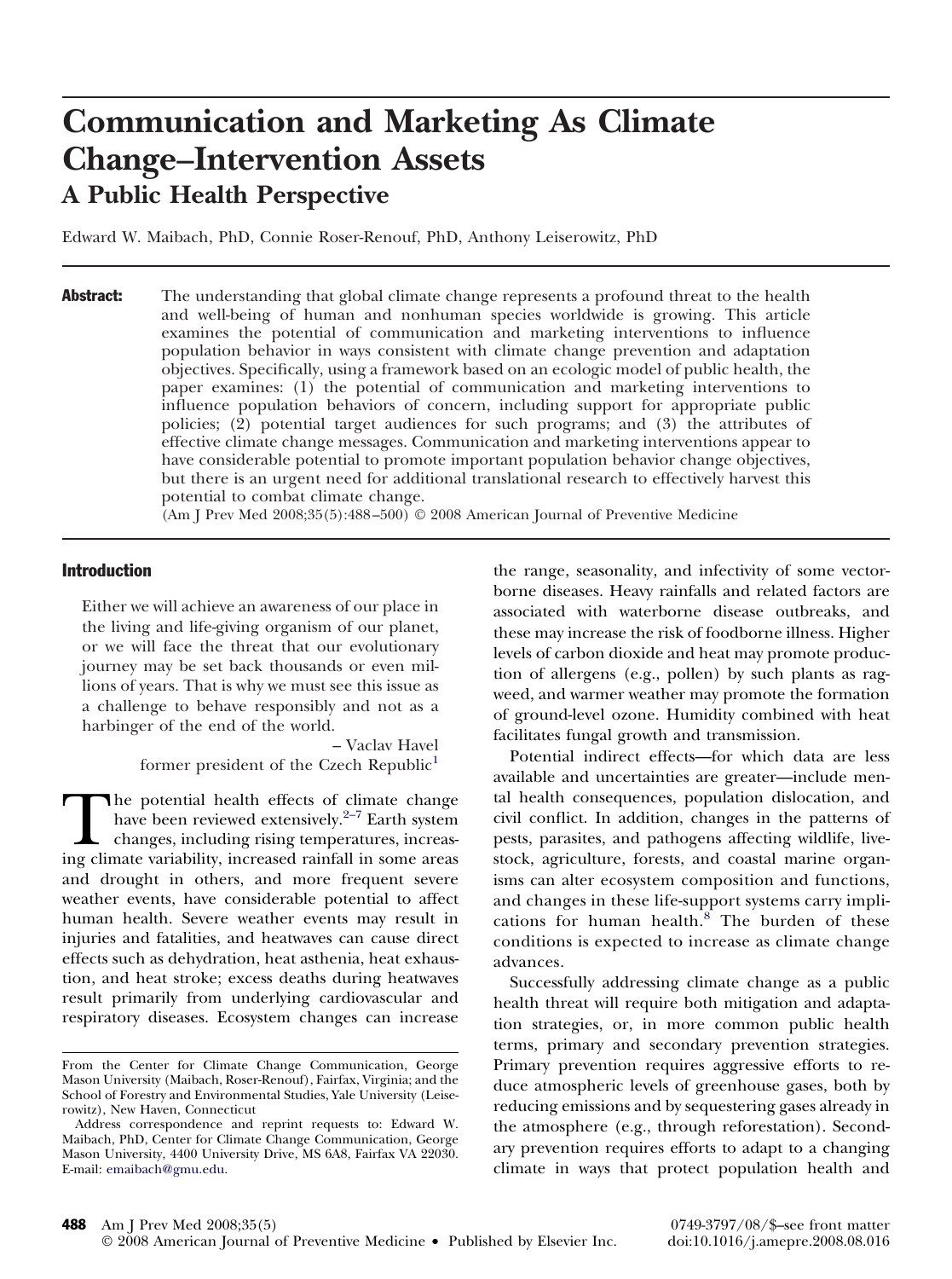well-being. Examples of adaptation include reinforcing levees in coastal areas, implementing heatwave preparedness plans in urban areas, and reforestation.

There is an urgent need to influence people's behavior— on a large scale or population basis—to help prevent and reduce the burden of climate change on human and other populations. Social and behavioral science intervention methods offer important tools to this end. Here, two broad sets of tools—communication and social marketing—are examined as assets for mounting a public health response to climate change. *Communication* is defined as the production and exchange of information to inform, influence, or motivate individual, institutional, and public audiences, and *social marketing* as the development and distribution of products or services to influence behavior on a large scale for the purpose of societal benefit rather than commercial profit.

First, a summary is presented of what is known about the drivers of population behavior, along with a framework that organizes these influences. Current knowledge is then reviewed about (1) the potential of communication and social marketing to influence population behavior, (2) general public audiences for climate change interventions, and (3) effective message strategies to influence these audiences. It is important to note that the majority of the research cited here was conducted with people in the U.S., and that recommendations are made primarily for the current American context. Many of the general points, however, likely have relevance to other developed nations and even to developing nations.

# Influencing Population Behavior: Understanding the Challenge

The public health community, like many others, was slow to recognize the threat of climate change. The themes of World Health Day 2008 (Protecting Health Against Climate Change) and National Public Health Week 2008 (Climate Change: Our Health in the Balance) make clear that the threat is now recognized. The need for the public health community to mobilize its assets against that threat is now obvious.

Fortunately, the public health community has much to offer. Perhaps most notably, this community has both breadth and depth of experience in understanding and responding to population behavior-change challenges (see Text Box for an example).

Historically, when people fail to behave in ways that are in their own or society's best interest—as judged by public health professionals, environmental scientists, and other similar experts—the tendency has been to assume that the cause must be either a lack of relevant knowledge on their part (i.e., an information deficit) and/or misguided attitudes. The prescription that has

Chronic disease prevention provides an example of the type of challenges that climate change poses. Over the past several decades, the public health community has focused on understanding and preventing chronic diseases through population-based intervention strategies.<sup>9,10</sup> Many of the underlying behavioral and economic factors that make chronic diseases so challenging to control in the modern era appear to have direct relevance to climate change control. For example:

- People have a strong innate tendency to value immediate benefits more than future benefits.<sup>11</sup> Although many of the costs—including monetary (e.g., retrofitting buildings with energy-efficient devices), time and effort (e.g., using active or mass transit options rather than driving in one's car), and social (e.g., challenging people's preferences about whether dinner should include meat or not)—associated with prevention and adaptation are necessarily borne in the present, many of the associated benefits don't accrue for months (e.g., reduced utility bills, reduced BMI), years, or even decades into the future (e.g., reduced global warming, heart disease averted).
- People have a tendency to consume resources in proportion to how available and affordable the resources are[.12](#page-11-0) In societies where resources are readily available and affordable (such as the U.S.), this tendency can lead to excess consumption, that is, consumption levels that exceed the individual's— or society's— best long-term interests. Welldocumented examples of such excess consumption include calories and electronic media content.<sup>13</sup> Production, distribution, and consumption of such resources are typically dependent on fossil fuels at present.
- People have a tendency to conserve physical effort expenditures. $14$  This innate human tendency has been greatly enabled in the developed world by the proliferation of labor-saving devices (e.g., cars, home appliances, power tools). Like other resources, the production, distribution, and use of these devices currently depends on fossil fuels.

tended to follow this diagnosis is: to change people's behavior, we must provide them with the knowledge they lack and/or persuade them to change their attitudes[.15](#page-11-0)

In the public health community over the past several decades, this "information deficit" view of population behavior—although appealing in its simplicity and apparent face validity—has been largely supplanted by ecologic views of population behavior. The "people and places" framework [\(Figure 1\)](#page-2-0) is one example of an ecologic model. $^{16,17}$  The framework describes population health—and environmental outcomes—as being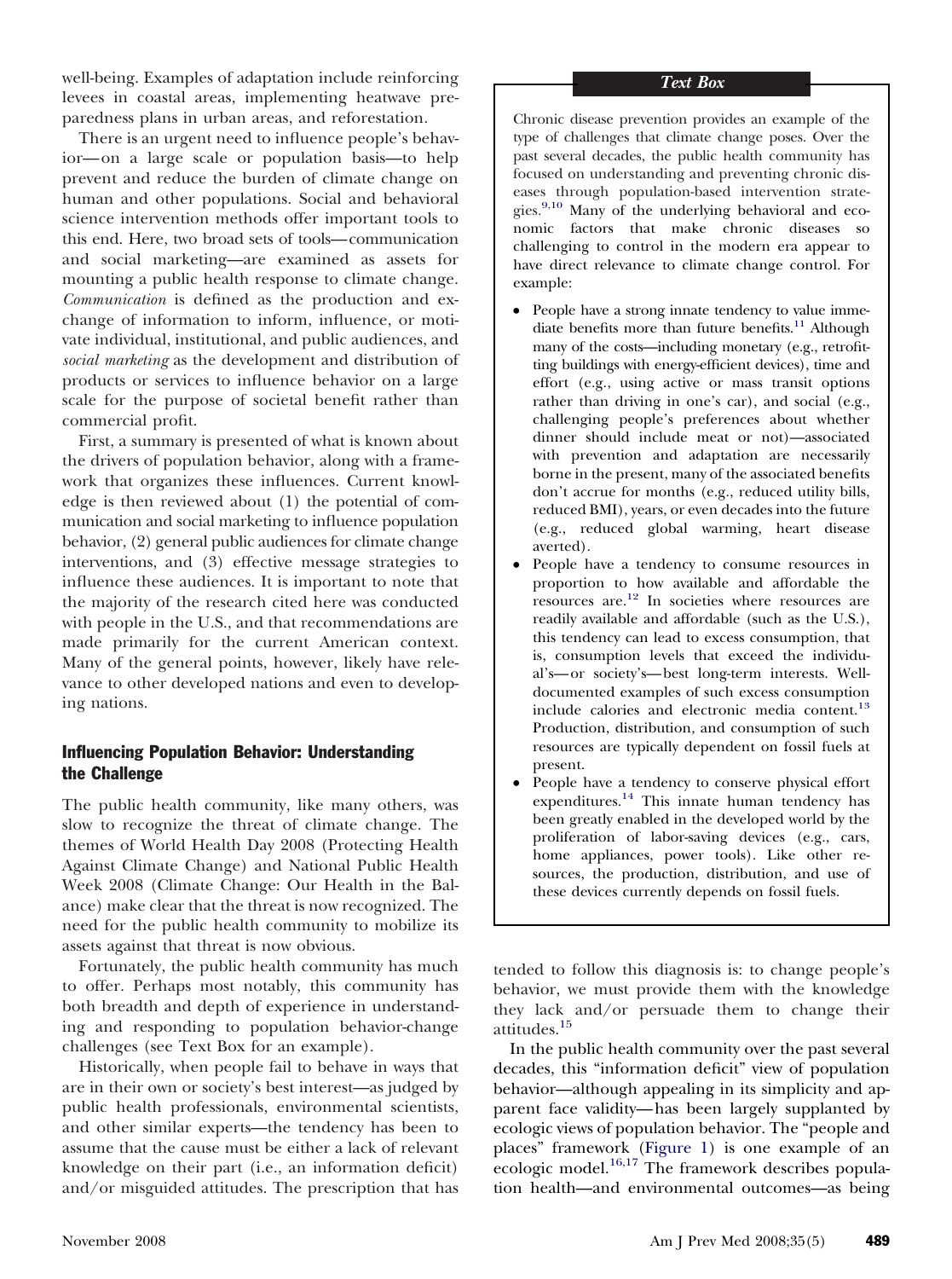<span id="page-2-0"></span>

Figure 1. A "people and places" framework

determined primarily by population behavior, which, in turn, is determined by people-related and place-related factors. The people-related factors that influence population behavior are organized into three levels of analysis: individual-level factors (such as beliefs and skills), social network-level factors (such as behavioral modeling and social reinforcement), and group-, community- or population-level factors (such as social norms and collective efficacy). The place-related factors—as identified by Farley and Cohen<sup>18</sup>—are described in broad terms as the availability and cost of products and services, the attributes of physical structures, social structures (i.e., laws and policies), and the cultural and media messages in our communities. These place-related factors manifest at two levels of analysis: the local level and the distal level. Local-level factors describe people's immediate environment their homes, schools, workplaces, and neighborhood shops—and influence population behavior only in a given locale. Distal-level factors originate further afield—in state, national, and multinational capitals, and in the headquarters of multinational corporations—and exert influence on population behavior over wider geographic areas. The framework also acknowledges that place-related factors—for example, harmful environmental exposures— can exert direct influence on population health and environmental outcomes, but the framework intentionally emphasizes the role of human agency in causing or preventing those environmental exposures.

The potential of communication and social marketing as means to influence population health and environmental outcomes becomes clear in the context of this framework. Specifically, most of the people- and placebased drivers of population behavior potentially can be influenced through communication and/or social marketing.

# The Potential of Communication and Marketing to Influence the Drivers of Climate Change–Related Behavior

Remarkably little progress has been made in understanding how best to influence climate change–related behaviors on a population basis, especially given the likelihood of severe negative consequences that may arise—including health, environmental, and economic impacts[.19](#page-11-0) The research literature on individual climate change–mitigation behaviors has focused primarily on four broad categories: household energy use, recycling, surface transportation behavior, and purchase of "green" products.<sup>20</sup> The research literature on individual-level adaptation has focused primarily on issues related to increasing household preparedness against natural disasters, such as hurricanes.<sup>21</sup>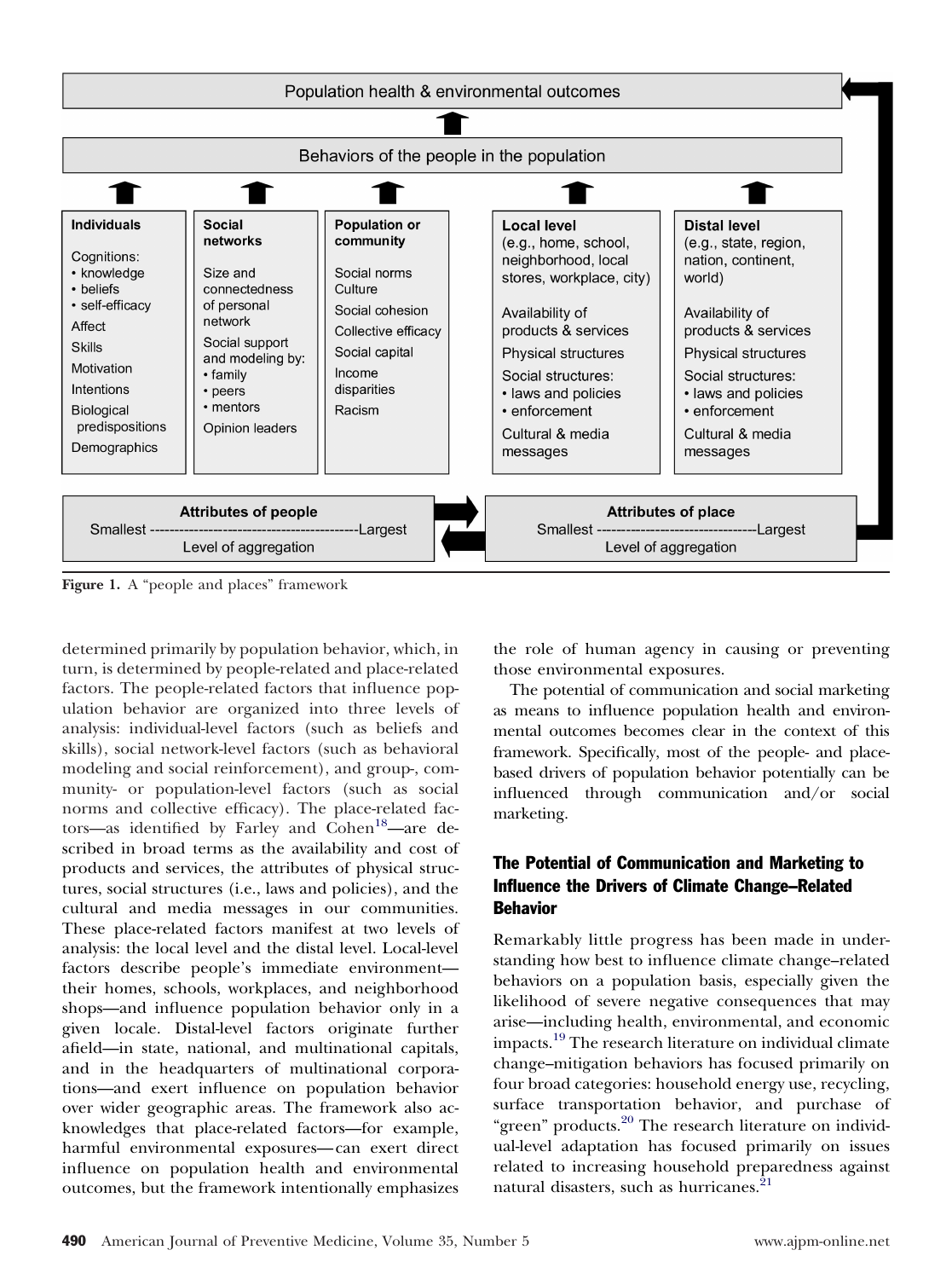# **Influencing Individual-Level Drivers of Population Behavior**

The intervention studies conducted to date have primarily attempted to influence population behavior by targeting individual-level factors. The large majority of 38 recently reviewed household energy conservation interventions, for example, used communication to influence individual-level drivers of population behavior.<sup>22</sup> In this and other reviews, several modes of communication have shown promising ability to reduce energy use $23$ :

- The provision of tailored or customized recommendations— based on home energy audits—has been shown in some (but not all) studies to reduce energy use in the range of 4% to  $21\%^{24-27}$
- The provision of feedback (i.e., specific information about the amount of energy being used)— especially when the feedback is frequent or continuous—has been shown to reduce energy use in the range of 5% to  $13\%$ <sup>28-32</sup>
- Encouraging people to set an energyreduction goal—especially if they are given feedback about their progress toward the goal—has been shown to appreciably reduce household energy consumption.[33,34](#page-11-0)
- Using mass media to model behaviors of interest has long been known to be an effective population behavior-change strategy<sup>35</sup>; regrettably, only a single

study that has tested this approach to influence climate change–relevant behavior was found. In that study, TV was used to model ways to reduce household electricity use. The programming led to a 10% reduction in household electricity use, although the reduction was not apparent a year later.<sup>36</sup>

- Eco-labeling programs have been shown to influence population behavior—at least some people's behavior under certain conditions.<sup>37</sup> People who hold pro-environmental attitudes are most likely to be influenced. Moreover, to be effective, people must understand the label, must believe that the "green-designated" product offers meaningful environmental benefits, and must trust the organization that has given the designation (with government designations being more trusted than industry designations).<sup>23</sup> The effectiveness of eco-labeling programs tends to increase over time as consumers develop trust in the labeling system.
- A number of communication campaigns promoting household disaster preparedness have been evaluated. Their behavioral impact has ranged from no behavior change at all to a relatively great deal of public and household change. $21$  The more successful campaigns typically used what are now commonly accepted as good campaign design practices: simple clear messages

(e.g., specifying who is at risk, how severe and how certain the risk is, and what can be done to reduce the risk or diminish losses), repeated often (e.g., through a variety of interpersonal and media channels, electronically and in print), by a variety of trusted sources (e.g., scientists, community leaders, journalists).

Marketing interventions—in which improvements are made to products or services, their prices and availability, and how they are promoted (to enhance their perceived value to potential customers)—have also shown promise as tools for population behavior management with a variety of climate change–relevant behaviors:

- Financial incentives to install energy-efficient appliances can substantially increase homeowners' purchase of such appliances, especially if the offers are aggressively promoted (i.e., communicated).<sup>38</sup>
- Green energy programs—in which utility companies offer their residential customers energy from renewable sources at a premium price—have a growing

presence in the marketplace. Programs with more aggressive marketing features—low minimum purchase requirements, short contract lengths, and aggressive promotion—have higher customer participation and total energy purchases.<sup>39</sup>

● Travel demand management programs which use a variety of marketing methods have been shown to substantially increase use of public transportation (20%–33%) and active transport modes (including walking [16%] and cycling  $[6\% - 91\%]$ , and to reduce the number of car trips taken (10%) and distance traveled by car  $(17\%)$ .<sup>40</sup>

# **Influencing Social Network–Level Drivers of Population Behavior**

Relatively few studies have attempted to influence population behavior through social network–level interventions. One important exception is a series of studies in which block leaders were recruited in neighborhoods to model household recycling behavior and exhort and assist neighbors to recycle. The approach resulted in significant neighborhood-wide increases in recycling. $41-43$  Opinion-leader interventions of this type deserve considerable additional research attention because of their potential to influence a wide range of climate change–mitigation and adaptation behaviors.<sup>44</sup>

# **Influencing Community-Level Drivers of Population Behavior**

Communication interventions that influence people's normative beliefs—that is, people's beliefs about the behavior of others—have been shown to promote a

**Listen to related Podcast at www.ajpmonline.net.**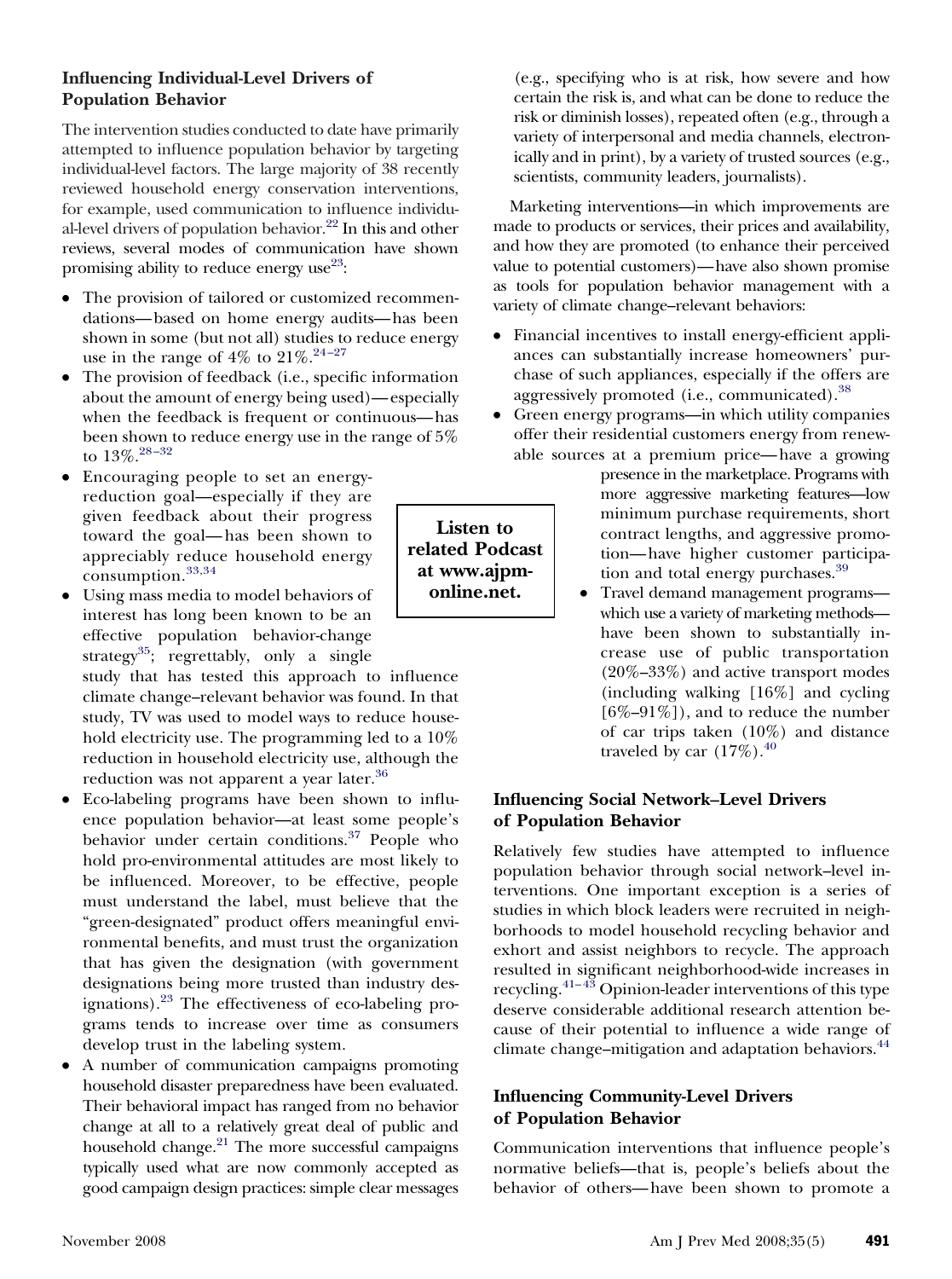range of relevant behaviors including recycling, <sup>45</sup> reduced household electrical use,<sup>46</sup> and reduced hotel towel use (which has direct water-use implications). $47$ Recent advances in understanding how to use these inexpensive methods to manage population behavior have readied them for widespread application.<sup>48</sup> And, given the rapidly growing literature suggesting that community-level variables can be far more powerful than individual-level variables in shaping population behavior, $49$  there is a pressing need for intervention research on other community-level drivers of population behavior.

### **Influencing Place-Based Drivers of Population Behavior**

Despite the importance of the attributes of place, little intervention research has been conducted to test strategies for influencing these attributes. Some illustrative real-world examples, however, include:

- The limited availability and higher up-front costs of compact fluorescent lighting (CFL) have, until recently, depressed demand for the product.<sup>50</sup> Prior to 2007, retail shelf space and marketing promotion for CFLs was severely limited, and prices were exorbitantly high by comparison.<sup>51</sup> Each of these factors has improved recently, in part due to retailing giant WalMart's successful initiative to sell one million CFLs in 2007.<sup>52</sup>
- Sidewalks and certain other physical attributes make some communities more walkable than others. Residents in walkable neighborhoods get more physical activity and do more of their errands on foot, than do residents in less walkable neighborhoods[.53](#page-11-0) A small but growing number of campaigns are advocating neighborhood/city reconfigurations to make them more supportive of active living. $54$
- Low gasoline taxation in the U.S. fosters higher consumption. It is estimated that increasing the gasoline tax to \$2/gallon would reduce short-term consumption by  $\geq 15\%$  and long-term consumption by  $\geq 60\%$ . Similarly, federal subsidies on a range of products—including oil production and large sport utility vehicles—lower their price to encourage consumption, thereby creating taxpayer-supported greenhouse gas pollution. A range of individuals and organizations are advocating for substantial increases in the federal gas tax, or more generally for a carbon tax or a cap-and-trade system to limit carbon emissions, but their efforts thus far have failed to gain political traction due to lack of broad public support.<sup>55</sup>
- Advertisements and other types of media can reinforce, or even help create, consumerist values and behaviors. A recent study in China, for example, demonstrated that exposure to consumption-related and Western-originated media content is contribut-

ing to the growth of consumerist values.<sup>56</sup> Conversely, a media campaign in England by the Alliance Against Urban 4x4s is attempting to reverse the rising trend of SUV sales by creating and sustaining a public debate in the media about the use of SUVs in the urban environment, highlighting their effect on society and the environment, and countering images depicted in industry advertising [\(www.stopurban4x4s.](http://www.stopurban4x4s.org.uk) [org.uk\)](http://www.stopurban4x4s.org.uk).

When communication and marketing interventions are used to influence place-based drivers of population behavior, they often target different audiences and use different methods than campaigns seeking to influence people-based factors. Segments of the general public or, stated differently, segments of the voting or purchasing public— can be targets of these initiatives when rallying grassroots support for the proposed placebased modifications is helpful. The ultimate target audiences, however, are the people whose decisions control the attributes of place (e.g., elected officials). Elected, appointed, and career officials at all levels of government (local, state, national, as well as multinational government organizations [e.g., the European Union]) are one such category of target audience. Government officials, through acts of commission and omission, have the capacity to influence the physical and social structures of communities directly, and have the capacity to influence the availability and cost of products and services indirectly through regulation and, to a lesser extent, the prevalence of media messages. Decision makers in a wide range of businesses and nongovernmental organizations (NGOs) are a second such category of target audience. Through their operating decisions, these people directly influence the availability and cost of products and services, the physical structures, and the media messages in communities. They also play a number of important roles in influencing community social structures indirectly (through their support or opposition). All of these should be considered important target audiences for climate change communication and social marketing initiatives.

#### **The Potential of Multi-Level Interventions**

As has been illustrated above, initiatives that seek to influence population behavior with single-level interventions—that is, attempting to create change in one, but only one, of the five levels of influence on population behavior— can have a measurable impact on population behavior. In most cases documented thus far, however, the impact has been modest.

That single-level interventions typically have only a modest population impact makes perfect sense in the context of ecologic models of behavior. The causes of population behavior are multifactorial, thus interventions targeting only one of those factors are likely to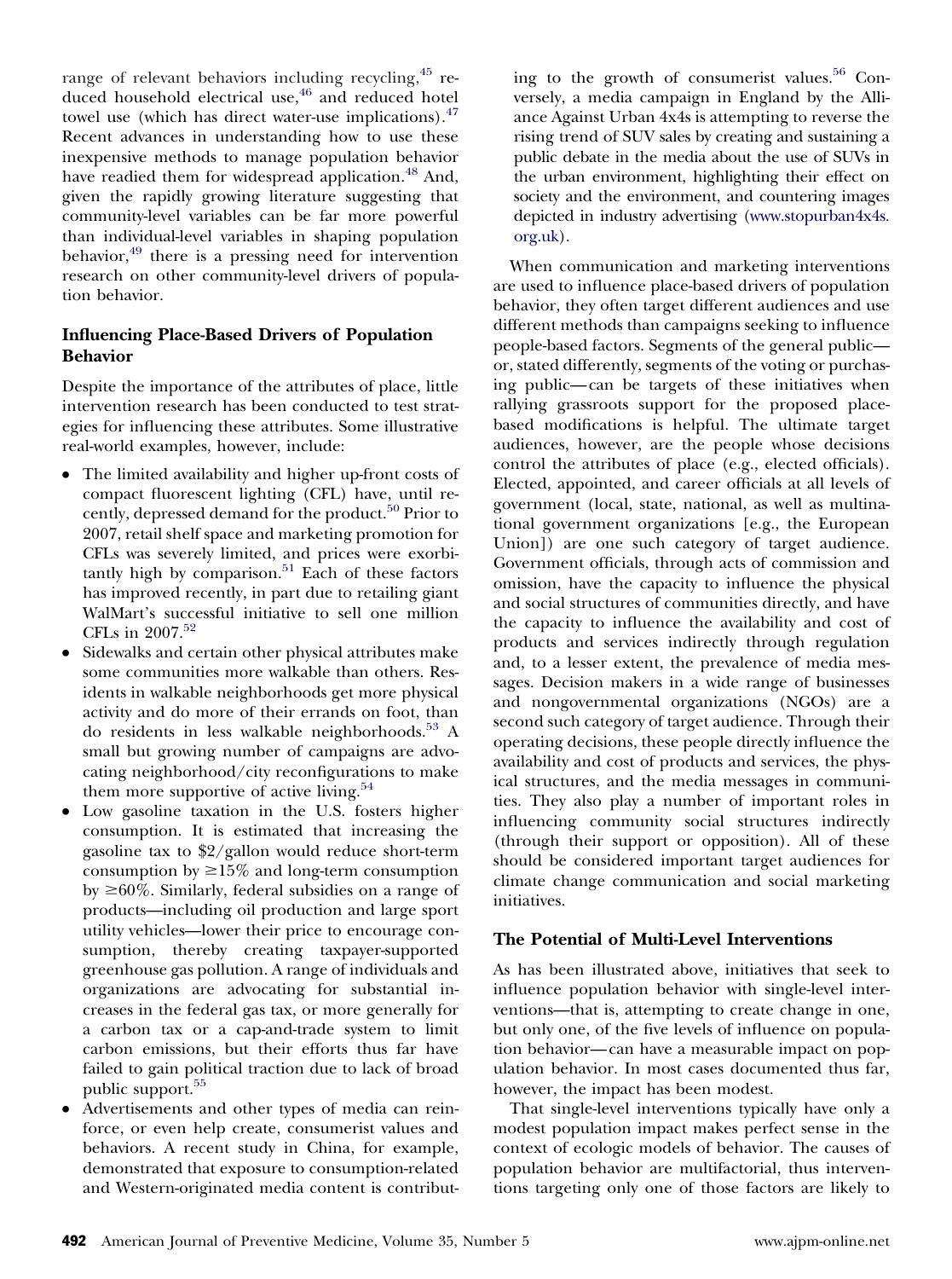have only modest success. The literature suggests that multi-level interventions hold greater promise.<sup>57</sup>

An important interplay also exists between people and the attributes of place. Using a traditional public health example, programs to prevent micronutrient malnutrition have been shown to be most successful when two conditions are ensured: (1) fortified staple foods are made widely available in the community (i.e., influencing place) and (2) promotional efforts are implemented to heighten consumer demand for those fortified foods (i.e., influencing people).<sup>58</sup> Similarly, the effectiveness of incentive programs to promote the purchase of energy-efficient household appliances has varied by a factor of 10, depending on how aggressively they were promoted to members of target households.<sup>59</sup> In short, active communication plays an important role in stimulating the uptake of useful new products and services.

There exist only a few examples of multi-level climate change interventions. A compelling one was a social marketing initiative implemented in Hood River OR that resulted in a 15% decrease in community-wide electrical consumption as a result of a multi-level intervention targeting households.<sup>60,61</sup> Built on the basis of extensive marketing research, the program influenced attributes of place by offering financial incentives and in-home assistance to help residents install various energy-conserving devices, and it influenced people both individuals and social networks—through aggressive use of media and word-of-mouth initiatives. In sum, this program modified the Hood River community in a variety of ways that made it easier and more normal for residents to adopt energy-saving measures.

In an excellent review of communication as a policy instrument through which to alter environmentally significant behaviors, Stern $62$  concludes that communication can influence certain important drivers of behavior (i.e., personal capabilities, habits and routines, values, attitudes, beliefs and personal norms, and the social context in which behaviors are or are not performed), but has no capacity to influence the potentially more important institutional, economic, and technologic drivers of behaviors (including laws and regulations, financial costs and rewards, available technology, and convenience). Stern concludes that larger and more sustainable changes in population behavior are likely to require use of the full range of policy instruments, including communication, voluntary collaborative actions by industry, command and control, economic instruments, and service and infrastructure. We suggest that, when focused appropriately, communication and marketing can be used to effect change among the institutional, economic, and technologic drivers of behavior. Specifically, although communication and marketing are typically thought of as means to influence populations, they also provide means to

influence the people who control the attributes of *place* that drive population behavior.

Governments can—and in many instances have sponsored communication and social marketing campaigns targeting climate change–related behaviors. Government campaigns typically target people-based drivers of population behavior, but they can also be used to target place-based factors that are controlled by the private and NGO sector. California's success at holding its per-capita energy consumption constant over the past several decades provides an excellent example.

When government policies contribute to the problem, NGO- and citizen-sponsored campaigns can be used to advocate changes in government policy. The public health literature uses various concepts and terms to describe the use of communication and marketing to influence the attributes of place in this manner. These include policy advocacy, media advocacy, and dissemination of evidence-based practices. Organizations in the private sector have a different set of concepts and terms to describe these activities including business-tobusiness marketing and lobbying.

#### Audiences for Climate Change Communication and Marketing Campaigns

Recent polls indicate that about half of U.S. residents believe that climate change is already having dangerous effects on people or will within the next decade<sup>63</sup>—an increase of 20 percentage points since 2004—and 19% believe it is a very serious threat to them and to their families. Anecdotally, the frightening projections of rising seas, flooding, mass extinctions, and displaced populations arouse concern and motivate action in some, but leave others with feelings of indifference, despair, disbelief, powerlessness, or cynicism. This highlights a fundamental truth: There is no such thing as "the general public." To reach and influence audiences effectively, campaigns must be targeted on the basis of audiences' interests, values, and current behavioral patterns.<sup>64,65</sup>

Audience segmentation has traditionally been based on demographic traits, but demographics alone are ineffective predictors of global warming attitudes and practices[.66](#page-12-0) Segmentation using a variety of psychosocial variables, a method with a long history in the public health arena, is likely to offer a more promising approach[.15,67](#page-11-0) For example, recent research has identified several distinct interpretive communities of risk (i.e., audience segments) based on differences in global warming risk perceptions, policy preferences, values, beliefs, and media use.<sup>68,69</sup>

#### **Interpretive Communities of Risk**

Leiserowitz and Slovic conducted a nationally representative survey of adults in the U.S.  $(n=810)$  in 2005 and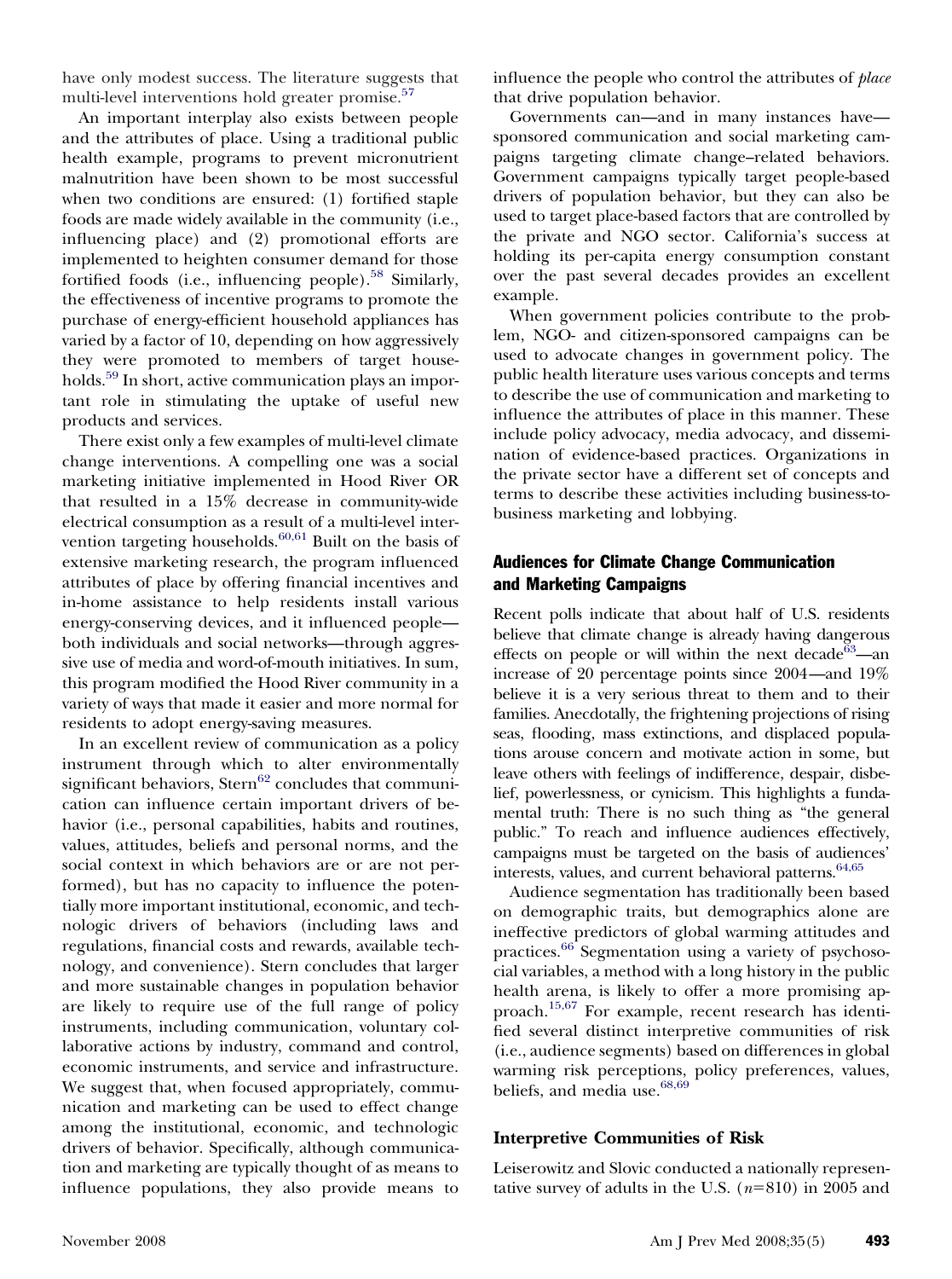identified five distinct interpretive communities based on people's perceptions of ten varied hazards (terrorism, the Iraq War, global warming, nuclear power, pesticides, genetically modified food, gun control, marijuana, legal abortion, and homosexuality) (AL, unpublished observations, 2008). Each segment exhibited a consistent pattern of perceptions across the various risks, driven in part by the group's underlying values. Each segment also exhibited unique sociodemographic, political, and religious characteristics, which were used to label them.

Focusing specifically on the issue of global warming, three audience segments, representing 63% of people in the U.S., were found to have high perceptions of risk associated with climate change:

- **The Liberal Left** (14% of the total sample). These people tended to be high SES, nonreligious, white, Democratic women with egalitarian values and a liberal political orientation. They also were much more likely to perceive a high degree of risk associated with environmental and technologic threats, and a low degree of risk associated with moral threats (homosexuality, abortion, and marijuana use).
- **Alarmists** (12\% of the total sample). This interpretive community tended to be religious, low SES, minority women who were politically disaffected. They perceived a higher than average degree of risk associated with all of the risks assessed (environmental, technologic, national security, and moral).
- **Mainstream Americans** (37% of the total sample)*.* This segment tended to have a high school education, be politically independent, and hold moderate political views. They tended to perceive all hazards as relatively moderate risks, with the exception of global warming, the Iraq War, and terrorism, which they rated as high to very high risks.

Conversely, two other interpretive communities had relatively low perceptions of risk associated with climate change:

- **Optimists** (21% of the total sample). Optimists tended to be high SES, white, nonreligious, conservative, Republican urban men. They perceived all of the hazards, including global warming, as relatively low risks to U.S. society. They also tended to hold strong anti-egalitarian and pro-individualist values.
- **The Religious Right** (16% of the total sample). The Religious Right tended to be white, highly religious, conservative, Republican rural men. They perceived moral issues such as legal abortion, homosexuality, and marijuana as very great risks to U.S. society, but saw nuclear power, global warming, and the Iraq War as relatively low risks. They held strong hierarchical values, and like Optimists, also held strong anti-egalitarian and pro-individualist values.

This study supports the view that there are diverse audiences within the U.S. population, each predisposed to interpret global warming, along with other hazards, in different ways, drawing on different life circumstances, experience, social networks, and value orientations. This understanding of the underlying worldview of the various audience segments could be used to tailor messages that resonate with the values and predispositions of each group.

Although the example provided here focuses on segmenting the general public for purposes related to promoting climate change prevention, the rationale for segmenting audiences and tailoring messages is equally compelling when targeting more specialized audiences, especially those who influence the attributes of place (e.g., elected and appointed government officials, small business owners, corporate officials). Moreover, segmentation will also be an asset when pursuing climate change–adaptation objectives.

# Effective Climate Change Messages **Fear Appeals**

The climate change literature contains frequent warnings to avoid fearful messages,  $70-72$  yet the more general persuasive communication literature indicates that fear appeals are effective in motivating behavior change, especially if they are accompanied by efficacyenhancing information[.73–75](#page-12-0) Witte and Allen's metaanalysis<sup>75</sup> of 93 fear appeal experiments, for example, demonstrated that there is a positive, albeit small, average correlation (0.16) between fear and behavioral outcomes, and that the effects of fear are significantly augmented with stronger fear messages and when fear messages are accompanied by efficacy-enhancing messages.

This contradiction— between the warnings to avoid fear in climate change communication and experimental evidence indicating its effectiveness—may be driven, in whole or part, by an artifact of the research methods. Most research on fear appeals has been conducted in lab settings with students as subjects, whereas in natural settings, the probability that people will choose not to attend to fearful messages can be quite high[.76](#page-12-0) Witte and Allen's meta-analysis, however, found that defensive reactions are also prevalent in lab studies, with stronger fear appeals engendering stronger defensive responses, particularly when combined with a weak efficacy message. Given the potential importance of fear in climate change communication, additional research—ideally a combination of laboratory and field research—is urgently needed to resolve the contradiction.

Pending further research, we recommend that when potentially fearful content is presented, it be accompanied by strong efficacy-enhancing messages. Relevant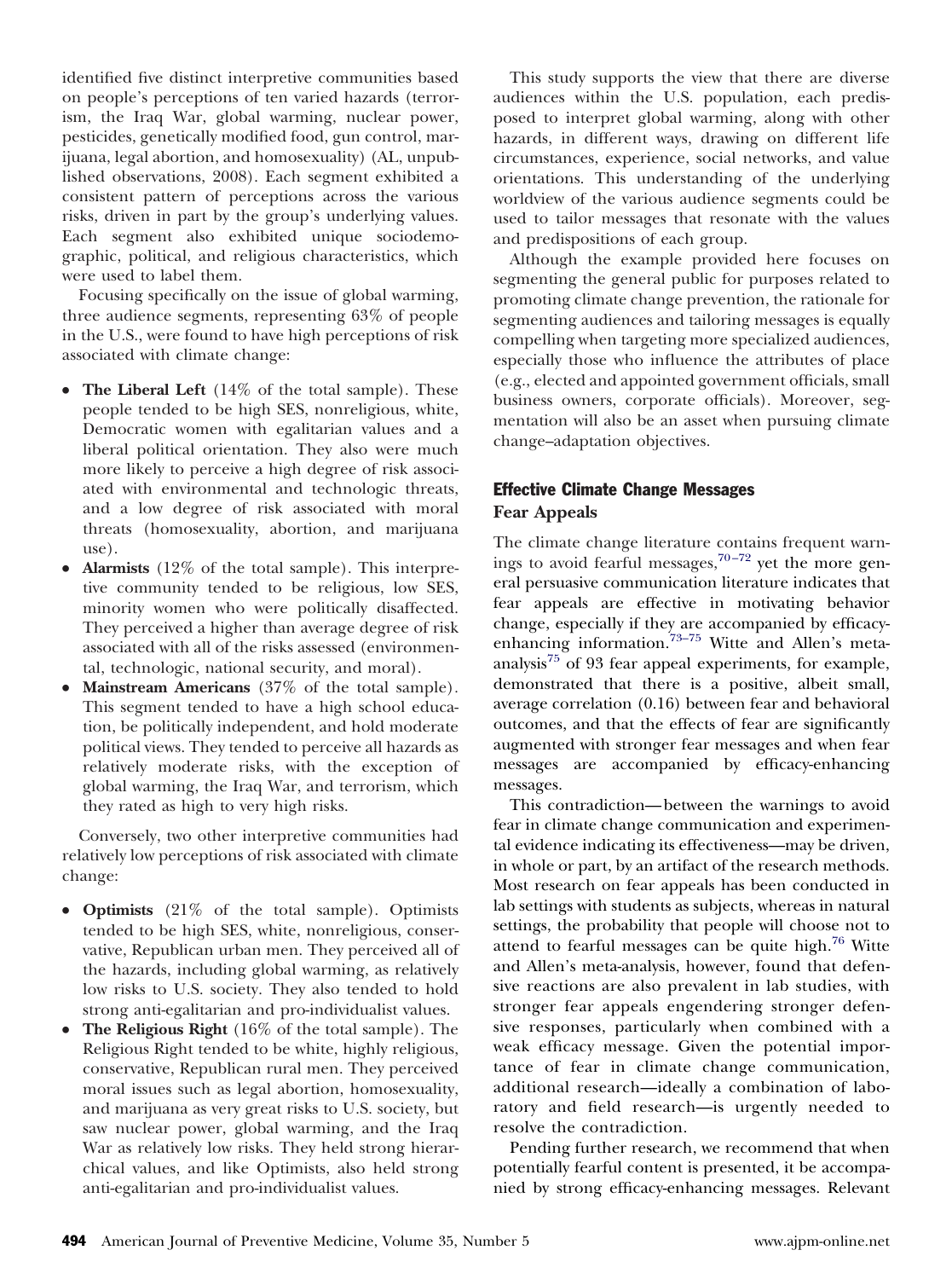efficacy-enhancing information can include identifying recommended actions through which to reduce the threat, persuasive affirmations that collectively the audience is capable of implementing these actions (i.e., enhancing perceptions of collective efficacy), and supporting the individual audience members' sense of personal efficacy in taking action.

Further, we recommend a more nuanced approach to presenting fear-based or threatening information. More accurate perceptions of the threat of global warming might be raised with tailored descriptions of the potential impacts. Much of the description of global warming to date has focused on the threat to people, places, and species psychologically, spatially, and temporally distant from most residents of the U.S. For example, descriptions of the potential impacts of climate change on polar bears have become increasingly common. It is likely, however, that not all audiences respond equally to the potential threat to these charismatic animals. Other segments may be more motivated by descriptions of the potential human health, national security, economic, or theological implications of climate change, particularly given the importance (as described below) of **personal** risk as a motivator.<sup>77</sup>

#### **Self-Protection Versus Altruism**

Risk communication research typically finds that people must feel personally threatened for messages to influence behavior.<sup>78</sup> However, the political science literature on sociotropic motivations suggests that it is not perceptions of personal threat but rather perceptions of societal threat that influence people's sup-port for public policies.<sup>[79](#page-12-0)</sup> Our current research is suggesting that both forms of perceived risk—personal and societal—may be relevant in shaping climaterelevant behaviors (CR, unpublished observations, 2008). Respondents to a nationally representative survey were asked to assess the seriousness of global warming as a threat to (1) themselves, (2) future generations, and (3) all life on earth. They were also asked which of 14 pro-environmental behaviors they perform. Correlating these two sets of measures, behavior was found to be more highly correlated to the perceived threat of global warming to future generations  $(r=0.25)$  than to the perceived threat to self ( $r=0.21$ ) or to all life on earth ( $r=0.22$ ; N=11,269, *p*<0.001, two-tailed). These correlations suggest that people choose environmental behaviors for multiple reasons, with concern for human progeny as the strongest of the three.

#### **Cognitive Outcomes**

Although polling data indicate that the vast majority of U.S. residents believe climate change is happening, many do not understand the science underlying the phenomenon (e.g., there is a persistent erroneous belief that the hole in the ozone is letting in too much

heat), $^{77}$  the human causes of climate change, or the scientific consensus on this point. $63$  Clearly, there is a great deal that could be taught: the science, the potential consequences, the contribution of people's actions to the problem, the changes people can make both to mitigate and adapt, and the skills needed to make these changes. A few of these issues are addressed below. It should be noted, however, that in the absence of structural changes that make the promoted behaviors considerably easier, knowledge changes are likely to be ineffective, except among those who are already strongly motivated.

**Improving people's understanding of the science.** The argument can be made that so long as people know that climate change is dangerous, and they understand that reducing fossil fuel use is the most viable means for preventing further climate change, a full understanding of the physical causes and mechanisms of climate change is unnecessary. The limited research on this position, however, is unclear. Bord and colleagues<sup>80</sup> assessed the importance of actual knowledge about global warming in explaining people's intentions to do something about it; they found that the most powerful predictor of stated intentions to take voluntary actions was knowing what causes climate change and what does not. In a recent study, Leiserowitz, 81 however, found no significant relationship between accurate knowledge of climate change causes and solutions on the one hand and risk perceptions, policy preferences, or reported behaviors on the other. He found that, in the U.S., climate literacy— knowledge of the causes of and solutions to global warming—was extremely poor. For example, he found that most people incorrectly believed that nuclear power plants, toxic waste, and aerosol spray cans cause global warming. Ultimately, he found that overall climate literacy was so poor that it couldn't explain any of the variance among U.S. residents in terms of risk perceptions, policy preferences, or behaviors.

This does not mean, however, that more substantial and accurate knowledge is not vitally important. It simply suggests that many people in the U.S. are currently relying on a variety of factors other than scientific knowledge of the causes and solutions to form their climate change attitudes, preferences, and behaviors. It also suggests that given the limited attention and mental storing capacity available to most people for problems like global warming, there is a critical need for research that identifies exactly what factual knowledge is the most important and useful— either to help people understand the potential risks or to guide their preferences and behaviors.<sup>82</sup>

Likewise, many researchers have identified the need for an effective metaphor to explain climate change. Communicators have been searching for bridging metaphors, and first-rung theories—simple analogies such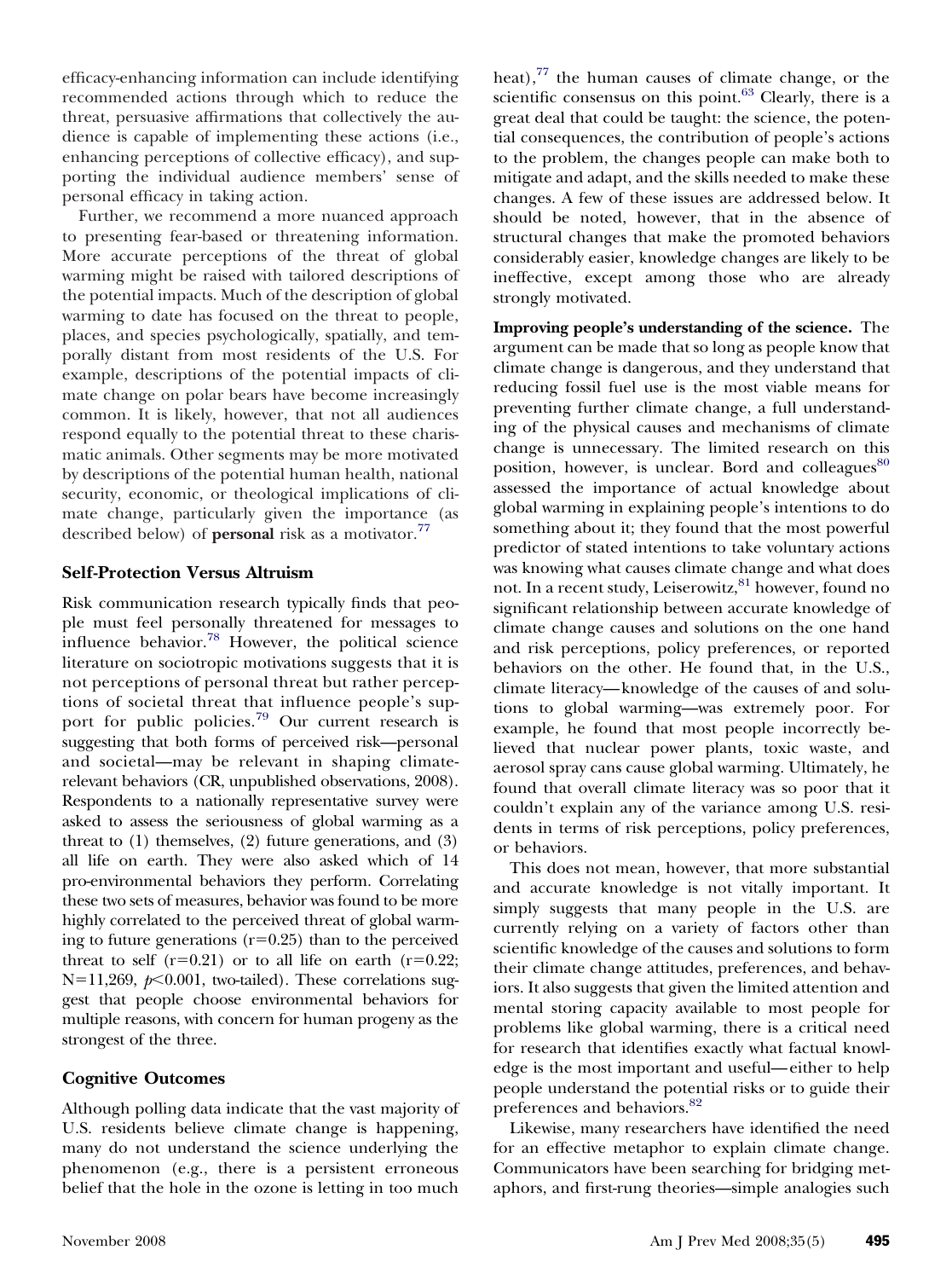as "the heart is a pump" to convey the essential processes and significance of climate change[.72,83](#page-12-0) An analogy is the "ozone hole"— commonly thought of as a "hole in the ceiling"—which is often presented as a successful example of a first-rung theory; it was highly effective in conveying the problem and motivating support for policies to address it—so successful, in fact, that it's been difficult to separate it from climate change in the public mind.

The metaphor of the greenhouse effect has been criticized because many people aren't familiar with how greenhouses work, and greenhouses are generally perceived as good things. Likewise the warming metaphor embedded in the term *global warming* may sound like a positive change to some individuals.<sup>84</sup> In response, Loveloc[k85](#page-12-0) has suggested the name *global heating*. One research paper that has been influential in the environmental community argues that describing climate change as "a blanket of carbon dioxide around the world that is trapping heat" is easily understood and improves people's understanding.<sup>72</sup> Unfortunately, however, although the blanket metaphor may be useful for explaining how these gases trap heat, it carries no connotative sense of the threats posed by this process. In fact, warm blankets are likely to evoke positive images and feelings among an American audience. Metaphors engage people's embodied experiential knowledge, schemas, and mental models (e.g., a hole in a ceiling is a bad thing and needs to be fixed) and can strongly determine subsequent inferential processing, leading people to particular conclusions about the significance or proper response to an issue. Climate change still lacks a single, powerful, and encapsulating metaphor.

**The "controversy."** Public uncertainty about the reality and causes of climate change is fed by an emphasis on controversy in news stories. The belief that there is a lot of disagreement among scientists over the reality of climate change is held by 40% of the public, and only  $57\%$  understand that humans are the cause.<sup>63</sup> Although dated, research by Wilson<sup>86</sup> found that most journalists didn't understand climate change, exaggerated the debate, and underplayed the scientific consensus, and Wilkins $87$  identified the tendency for global warming stories to emphasize a technologic fix frame rather than individual contributions and policy solutions. The impact of these frames is largest with audience members who hold ideologies that are not proenvironmental<sup>88</sup>; specifically, the people least inclined to accept climate change as a serious risk find confirmation of their beliefs in the balanced reporting styles, which present both sides of the controversy when none actually exists.

In combating the misconception that the scientific community disagrees about climate change and its human causes, one body of research suggests that

communicators should **not** repeat the assertions of the doubters. "Myth-busters" research has found that when a false statement is repeated in order to refute it, the repetition merely serves to reinforce the false belief.<sup>89</sup> Over time the refutation is forgotten, but the false belief has been reinforced simply because the audience member has heard it repeated again. New assertions that make no reference to the false claims are more effective for refuting myths. $90$  For example, rather than counter the statement "Climate change is part of a natural weather cycle" in a manner that repeats the assertion, it is preferable to state: "The scientific evidence is clear; human activity *is* contributing to climate change."

**Potential consequences.** Studies show that the public has difficulty understanding the projections and probabilities scientists use to estimate the potential impact of climate change. Moreover, debate around the projected consequences can result in public apathy and stall policy change. $91$  Communication, then, should emphasize what we know, rather than what we don't know. Moser and Dilling advise communicators to "lead with the strongest argument—that is, with the greatest scientific certainty and confidence."<sup>71</sup>

Krosnick and  $\overline{c}$  colleagues<sup>92</sup> conducted research to identify specific cognitions or beliefs that predict people's perception of climate change as a serious national issue that warrants federal public policy response. In essence, they demonstrated five key beliefs that predispose people to support an aggressive public policy response: (1) climate change is real, (2) I am *certain* it is real, (3) is it human caused, (4) it is harmful to people, and (5) the problem can be solved. These beliefs, therefore, can be considered important objectives for climate change– communication campaigns.

**Skills.** Although "smart meters" are rapidly gaining market share in some nations, home energy use in the U.S. is still essentially invisible. People receive monthly home energy bills, which is analogous to receiving a single non-itemized bill at the end of the month for all food purchases[.93](#page-12-0) This lack of timely and specific feedback discourages involvement and skill development in energy-reduction strategies.

#### **Formative Research**

The list of options to reduce energy consumption is extensive, and presenting consumers with a long list of recommended actions may create an overwhelming and confusing disincentive to action. Efforts to encourage behavior change should be preceded by an analysis of which behaviors will have the greatest impact in reducing carbon emissions[.94](#page-12-0) After the most relevant behaviors have been identified, a careful study of audience knowledge is needed to ensure that the campaign is providing new information, not repeating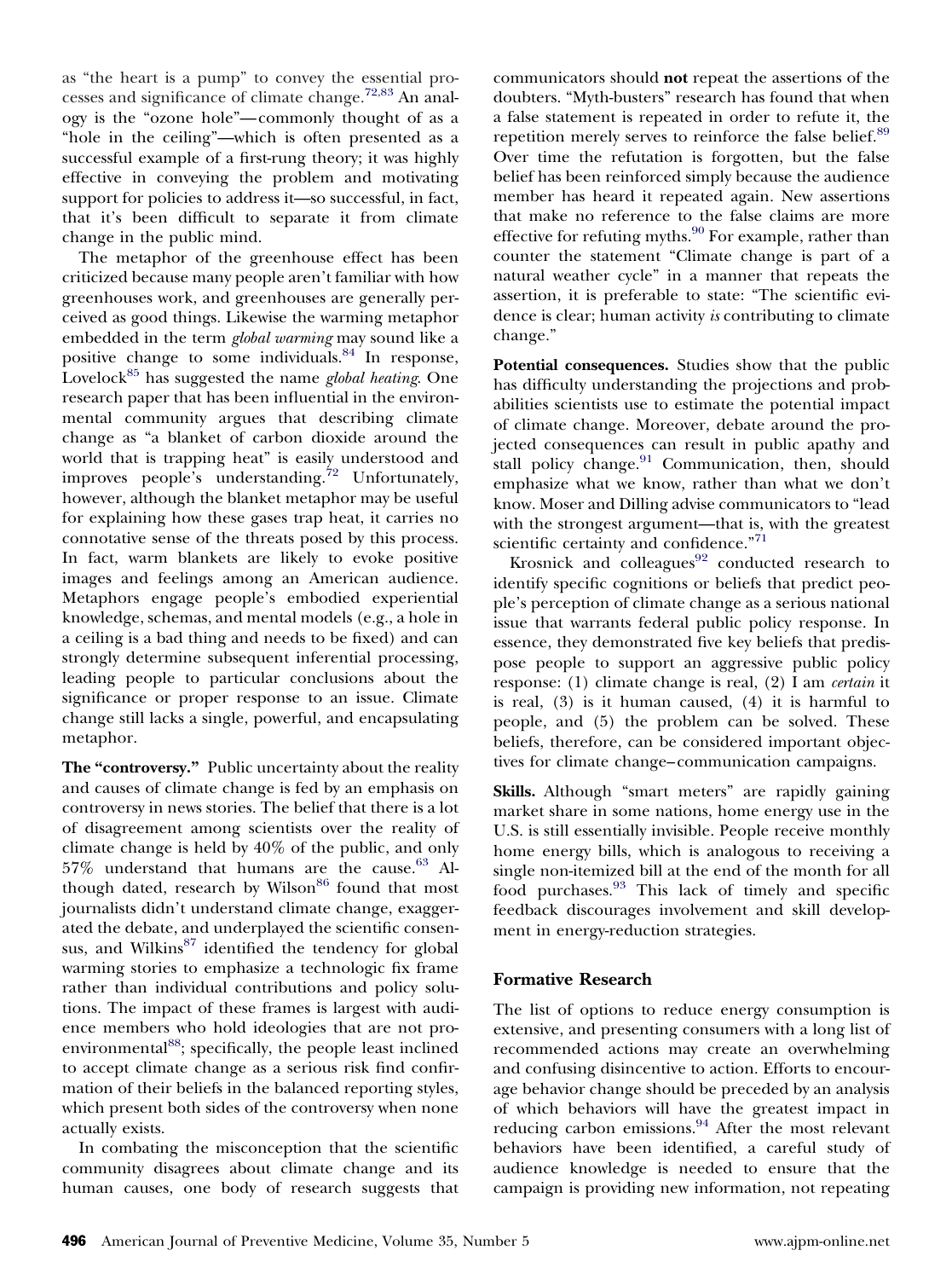what the audience already knows or overlooking informational gaps that render audience members incapable of complying with message recommendations.<sup>82</sup> However, identifying the lack of knowledge is not enough. Research must also identify the other barriers that prevent people from changing their behavior, including time and financial resources, social norms, lack of skills, and structural opportunities to change. With all this in mind, campaigners may then select and target behaviors that (1) will have the maximum impact on carbon emissions, (2) are not overly constrained by structural barriers, and (3) are new to the audience.

# **Values and Framing**

Audiences are most receptive to content that is consistent with their existing attitudes and beliefs; selective attention and avoidance make it less likely that inconsistent information will be received.<sup>95,96</sup> Some segments of the U.S. population may reject or ignore information about climate change if they feel it conflicts with their values (e.g., libertarian values) or core beliefs (e.g., religious beliefs that assert we should exercise dominion over nature). $69$ 

Choosing message frames for climate change that are consistent with the values of target groups is one important way to make the recommended behaviors or policies easier to accept. Conservation messages, for example, can use an economic frame (*This is an excellent way to save money*); an energy independence frame (*This is a means for our country to free itself from dependence on foreign oil*); a legacy frame (*This is a way to protect our children's future*); a stewardship frame (*This is how I honor my moral obligation to protect the abiding wonders and mystery of life*); a religious frame (*This is a way to serve God by protecting His creation*); or a nationalist frame (*Innovative technology will keep our nation's economy strong*). Each of these frames is likely to resonate more effectively with the values of different segments of people in the U.S.

# **Messaging Suggestions**

Given these considerations, some educated guesses can be made about the most effective communication strategies for the five audience segments introduced above. These suggestions, however, are only educated guesses, and should be tested empirically.

● **The Liberal Left,** with relatively high SES and high levels of education, has a greater propensity to seek and process information deeply, and can likely be reached through a variety of print channels. Because this group already perceives climate change as a high risk, the information of greatest value to them may be the relative efficacy of various actions they can take (and how to take those actions) and policies they can support, to reduce their personal and their community's carbon emissions.<sup>97</sup>

- **Alarmists** also already perceive climate change as a high risk, but some may lack basic knowledge, skills, financial resources, or structural opportunities to change their climate-related behaviors. Efficacyenhancing messages, as well as messages that highlight the monetary benefits of some behavioral changes, are likely to be of value. As their primary source of information, television is probably the most effective medium.
- **Mainstream Americans** are also highly concerned about climate change. Like the Liberal Left and Alarmists, however, they probably lack a clear understanding of the changes in behavior they might make, and the possible costs and benefits to themselves, their communities, and the world at large associated with those behaviors. Given the size, position, and importance of this segment, we encourage immediate in-depth investigation of this group's climate change perceptions and behaviors with appropriate research methods.
- **Optimists,** with strongly individualist worldviews and low perceptions of climate change as a threat, are unlikely to be receptive to most environmentalist messages about climate change. Messages emphasizing energy independence and the economic benefits of conservation are more likely to resonate with them. They may best be reached through newspapers and the Internet—their primary sources of information.
- **The Religious Right,** who also generally do not perceive climate change as a significant threat, may be most receptive to messages framed in moral terms, including the stewardship ethic found in Genesis and the moral duty of Christians to help the poor and needy (i.e., those millions likely to be most affected by climate change). Television and talk radio may be the most effective channels for reaching members of this audience.

# **Conclusion**

A recent meta-analysis of the health campaign literature found that, on average, persuasive media campaigns evoke personal behavior change among 9% of their target audience.<sup>[98](#page-12-0)</sup> Somewhat larger effect sizes were found among campaigns that (1) promoted behaviors enforceable by law (e.g., seatbelt use); (2) achieved a higher than average exposure to the campaign (i.e., greater message reach and frequency) among members of the target audience; and (3) presented new information (versus information that had already been communicated previously in other ways). Regrettably, to the best of our knowledge, no similar analysis has been conducted to assess the impact of campaigns seeking to generate public support for policy solutions.

For a variety of reasons—including the conservative nature of meta-analysis, the modest levels of funding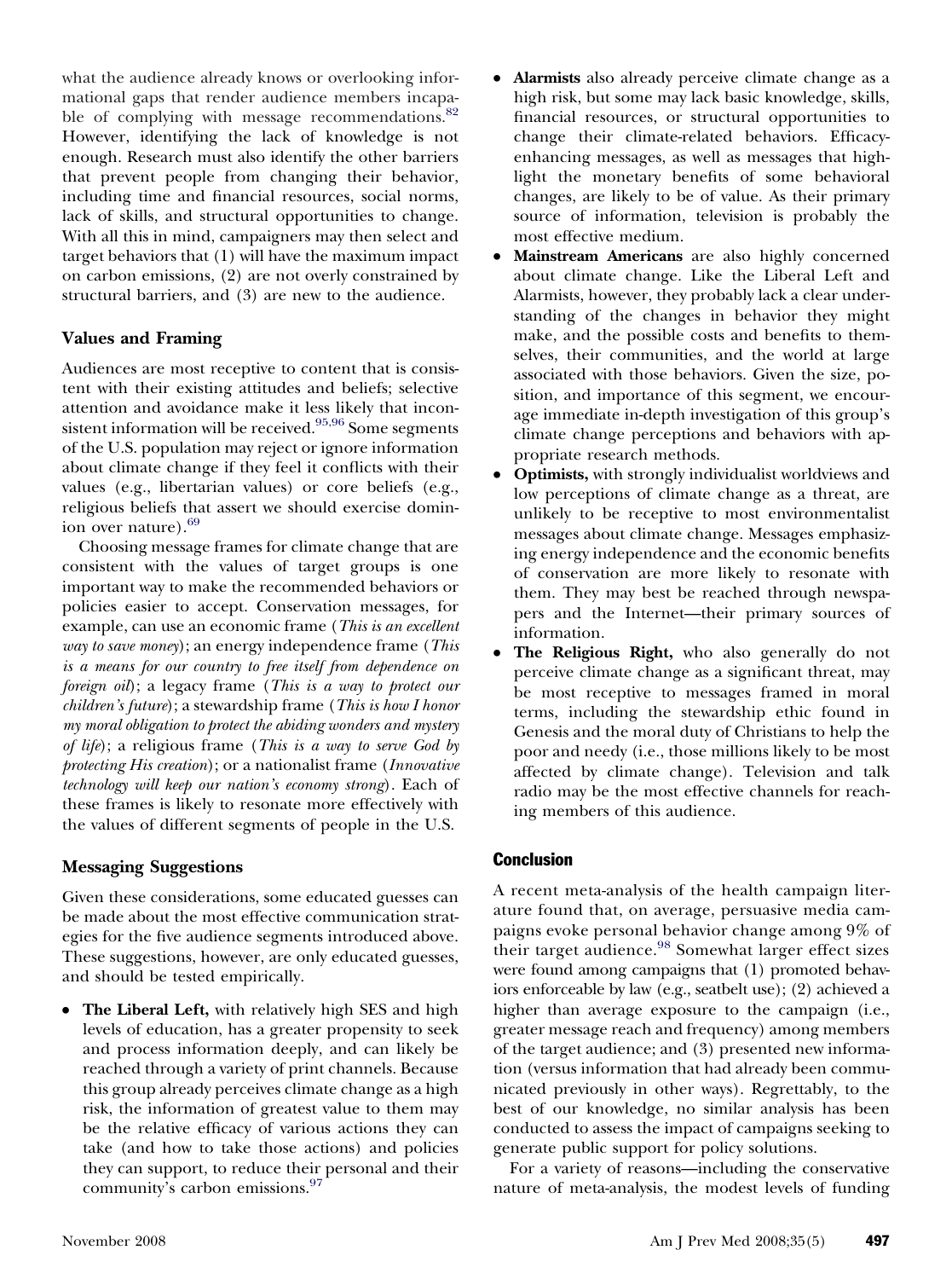<span id="page-10-0"></span>typically devoted to health communication campaigns, and the fact that all campaigns reviewed sought to influence only individual-level drivers of population behavior—we see this 9% level as establishing the lower bounds for behavior change that can be accomplished with public health communication campaigns. More aggressive communication and marketing campaigns (or multiple overlapping campaigns) that target both people- and place-based drivers of population behavior, including public policy, when sustained over longer periods of time, have the potential to multiply the minimum effect size into a broad-based shift in societal beliefs, norms, and practices. The National High Blood Pressure Education Program—which is credited for having helped lower U.S. stroke mortality rates by 60%—is one example of such a campaign [\(www.nhlbi.](http://www.nhlbi.nih.gov/about/nhbpep/) nih.gov/about/nhbpep/ $)$ ,<sup>[99](#page-12-0)</sup> and the Campaign for Tobacco-Free Kids is a second illustrative example focused exclusively on influencing public policies to support the public's health [\(www.tobaccofreekids.org\)](http://www.tobaccofreekids.org).

**At the individual level** efforts should be made to craft communication and marketing campaigns targeting various strategically important audiences. Among the five audiences identified by Leiserowitz and Slovic, for example, Mainstream Americans appear to be a particularly important target audience given their proportion in the overall population and their apparent interest in changing their climate-related behaviors. Communication campaigns targeting such audiences should be focused tightly on providing information that will help audience members pursue both personal and societal (i.e., policy) action. Marketing campaigns targeting such audiences should improve the availability of products and services that make it easier for audience members to reduce their use of fossil fuels and act in other ways that reduce greenhouse gas emissions. Additional audience segmentation research is urgently needed to validate and refine, or replace, the segments described here, and to improve understanding of the information and other factors that will move members of each segment to action at a personal, family, and societal level. This will entail conducting formative research to identify cognitive and skills deficits, social and environmental barriers that can be modified, and effective framing strategies.

**At the social-network level** there is an urgent need to identify and activate popular opinion leaders within all strata of society, including the government and commercial sectors. Personal influence, especially that of community opinion leaders, is a powerful source of social change that will be needed to engage U.S. residents in responding rapidly to the issue of climate change.

**At the community level,** there are fewer models of success on which to base climate change interventions, yet the emerging literature in public health indicates the importance of community-level attributes in driving

population behavior. Social norms campaigns, which have been shown to be an effective way to influence population rates of a range of conservation behaviors, should be made a high priority both for their potential effectiveness and low cost. Campaigns that specifically address people's collective efficacy—the belief that this is a problem we can solve—may help overcome the tendency to continue to overuse common resources (e.g., as happens in the "tragedy of the commons").

**At the place level—local and distal**—aggressive strategies need to be implemented to improve the availability and price of products and services that help people reduce their carbon emissions, remove structural barriers to behavior change, and implement policies that encourage energy conservation. Among other things, this will require building public support (or demand) for local, state, federal, and multinational policies that dramatically reduce greenhouse gas emissions and help people adapt to unavoidable climate changes.

All of these actions will require investment of public and philanthropic resources. A portion of those resources should be directed to conducting translational research that will help to ensure that communication and marketing programs created with public, philanthropic and private sector resources are, in fact, effective at motivating and supporting the necessary changes in population behavior. If the experience of the National High Blood Pressure Education Program is a valid indicator, public and philanthropic investments in such research will, in turn, stimulate large investments in program development by organizations in the private sector.

No financial disclosures were reported by the authors of this paper.

#### References

- 1. Havel V. Our moral footprint. The New York Times 2007 Sep 27.
- 2. Haines A, Patz JA. Health effects of climate change. JAMA 2004;291: 99 –103.
- 3. Patz JA, Campbell-Lendrum D, Holloway T, Foley JA. Impact of regional climate change on human health. Nature 2005;438:310 –17.
- 4. Patz JA, Olson SH. Climate change and health: global to local influences on disease risk. Ann Trop Med Parasitol 2006;100:535– 49.
- 5. McMichael AJ, Woodruff RE, Hales S. Climate change and human health: present and future risks. Lancet 2006;367:859 – 69.
- 6. Haines A, Kovats RS, Campbell-Lendrum D, Corvalan C. Climate change and human health: impacts, vulnerability and public health. Public Health 2006;120:585–96.
- 7. Intergovernmental Panel on Climate Change. Climate change 2007: impacts, adaptation and vulnerability. Contribution of Working Group II to the Fourth Assessment Report of the Intergovernmental Panel on Climate Change. Parry ML, Canziani OF, Palutikof JP, van der Linden PJ, Hanson CE, eds. Cambridge UK: Cambridge University Press, 2007. [www.ipcc.ch/](http://www.ipcc.ch/ipccreports/ar4-wg2.htm) [ipccreports/ar4-wg2.htm.](http://www.ipcc.ch/ipccreports/ar4-wg2.htm)
- 8. Epstein PR. Climate change and human health. N Engl J Med 2005; 353:1433–6.
- 9. Brownson RC, Remington PL, Davis JR. Chronic disease epidemiology and control. Washington DC: American Public Health Association, 1998.
- 10. Yach D, Hawkes C, Gould CL, Hofman KJ. The global burden of chronic diseases: overcoming impediments to prevention and control. JAMA 2004; 291:2616 –22.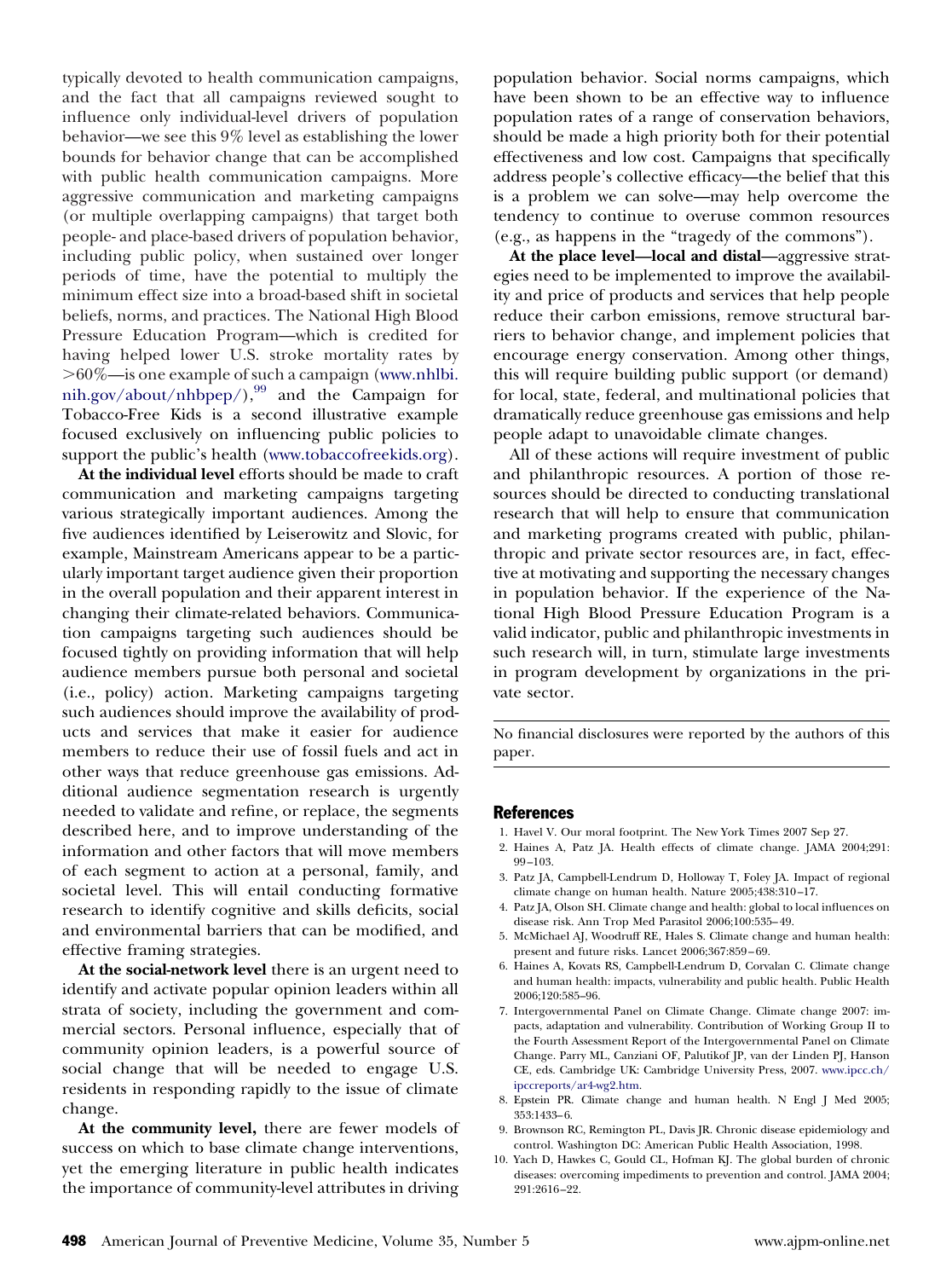- <span id="page-11-0"></span>11. Simpson CA, Vuchinich RE. Temporal changes in the value of objects of choice: discounting, behavior patterns, and health behavior. In: Bickel W, Vuchinich R, eds. Reframing health behavior change with behavioral economics. Mahwah NJ: Lawrence Erlbaum Associates, 2000:193–215.
- 12. Bickel WK, Marsch LA. The tyranny of small decisions: origins, outcomes, and proposed solutions. In: Bickel W, Vuchinich R, eds. Reframing health behavior change with behavioral economics. Mahwah NJ: Lawrence Erlbaum Associates 2000;341–91.
- 13. Maibach E. The influence of the media environment on physical activity: looking for the big picture. Am J Health Promot 2007;21:S353– 62.
- 14. Epstein LH, Saelens BE. Behavioral economics of obesity: food intake and energy expenditure. In: Bickel W, Vuchinich R, eds. Reframing health behavior change with behavioral economics. Mahwah NJ: Lawrence Erlbaum Associates 2000;293–312.
- 15. Rogers E, Storey D. Communication campaigns. In: Berger C, Chaffee S, eds. Handbook of communication science. Newbury Park CA: Sage, 1986;817– 46.
- 16. Maibach E, Abroms L, Marosits M. Communication and marketing as tools to cultivate the public's health: a proposed "people and places" framework. BMC Public Health 2007;7:88.
- 17. Abroms L, Maibach E. The effectiveness of mass communication to change public behavior. Ann Rev Public Health 2008;29:219 –34.
- 18. Farley T, Cohen D. Prescription for a healthy nation: a new approach to improving lives by fixing our everyday world. Boston: Beacon Press, 2005.
- 19. Lutzenhiser L. Marketing household energy conservation: the message and the reality. In: Deitz T, Stern P, eds. New tools for environmental protection: education, information, and voluntary measures. Washington DC: National Academy Press, 2002:49 – 65.
- 20. Deitz T, Stern P, eds. New tools for environmental protection: education, information, and voluntary measures. Washington DC: National Academy Press, 2002.
- 21. Mileti DS, Peek LA. Understanding individual and social characteristics in the promotion of household disaster preparedness. In: Deitz T, Stern P, eds. New tools for environmental protection: education, information, and voluntary measures. Washington DC: National Academy Press, 2002; 125–39.
- 22. Abrahamse W, Steg L, Vlek C, Rothengatter T. A review of intervention studies aimed at household energy conservation. J Environmental Psych 2005;25:273–91.
- 23. Th $\phi$ gersen J. Promoting "green" consumer behavior with eco-labels. In: Deitz T, Stern P, eds. New tools for environmental protection: education, information, and voluntary measures. Washington DC: National Academy Press, 2002:83–104.
- 24. Winett RA, Love SQ, Kidd C. The effectiveness of an energy specialist and extension agents in promoting summer energy conservation by home visits. J Environmental Systems 1982;12:61–70.
- 25. Hirst E, Grady S. Evaluation of a Wisconsin utility home energy audit program. J Environ Systems 1982;12:303–20.
- 26. McMakin AH, Malone EL, Lundgren RE. Motivating residents to conserve energy without financial incentives. Environ Behav 2002;34:848 – 63.
- 27. McClelland L, Cook SW. Promoting energy conservation in mastermetered apartments through group financial incentives. J Appl Soc Psychol 1980;10:20 –31.
- 28. Hutton RB, Mauser GA, Filatrault P, Ahtola OT. Effects of cost-related feedback on consumer knowledge and consumption behavior: a field experimental approach. J Consumer Research 1986;13:327–36.
- 29. Van Houwelingen JH, Van Raaij FW. The effect of goal-setting and daily electronic feedback on in-home energy use. J Consumer Research 1989;16:98 –105.
- 30. Winnet RA, Neale MS, Grier HC. Effects of self-monitoring and feedback on residential electricity consumption. J Appl Behav Anal 1979;12:173– 84.
- 31. Seligman C, Darley JM. Feedback as a means of decreasing residential energy consumption. J Appl Psychol 1977;62:363– 8.
- 32. Hayes SC, Cone JD. Reduction of residential consumption of electricity through simple monthly feedback. J Appl Behav Anal 1981;14:81-8.
- 33. Becker LJ. Joint effect of feedback and goal-setting on performance: a field study of residential energy conservation. J Appl Psychol 1978;63:428 –33.
- 34. McCalley LT, Midden CJH. Energy conservation through productintegrated feedback: the roles of goal-setting and social orientation. J Econ Psychol 2002;23:589 – 603.
- 35. Bandura A. Social foundations of thought and action: a social cognitive approach. Englewood Cliffs NJ: Prentice Hall, 1986.
- 36. Winett RA, Leckliter IN, Chinn DE, Stahl B, Love SQ. Effects of television modeling on residential energy conservation. J Appl Behav Anal 1985;18:33– 44.
- 37. Banerjee A, Solomon BD. Eco-labeling for energy efficiency and sustainability: a meta-evaluation of U.S. programs. Energy Policy 2003;31:109 –23.
- 38. Stern P. Information, incentives and proenvironmental consumer behavior. J Consumer Policy 1999;22:461–78.
- 39. Wiser R, Olson S, Bird L, Swezey B. Utility green pricing programs: a statistical analysis of program effectiveness. Berkeley CA: Lawrence Berkeley National Laboratory, 2004. eetd.lbl.gov/EA/EMP/.
- 40. Taylor MAP, Ampt ES. Traveling smarter down under: policies for volunteer travel behavior change in Australia. Transportation Policy 2003;10:165–77.
- 41. Burn S. Social psychology and the stimulation of recycling behaviors: the block leader approach. J Appl Soc Psychol 1991;21:611–29.
- 42. Hopper J, Nielsen J. Recycling as an altruistic behavior: normative and behavioral strategies to expand participation in a community recycling program. Environ Behav 1991;23:195–220.
- 43. Shrum LJ, Lowrey TM, McCarty JA. Recycling as a marketing problem: a framework for strategy development. Psych Marketing 1994;11:393– 416.
- 44. Dearing JW, Maibach EW, Buller DB. A convergent diffusion and social marketing approach for disseminating proven approaches to physical activity promotion. Am J Prev Med 2006;31:S11–23.
- 45. Schultz PW. Changing behavior with normative feedback interventions: a field experiment on curbside recycling. Basic Appl Soc Psychol 1999; 21:25–36.
- 46. Schultz PW, Nolan JM, Cialdini RB, Goldstein NJ, Griskevicius V. The constructive, destructive and reconstructive power of social norms. Psych Science 2007;18:429 –34.
- 47. Goldstein NJ, Griskevicius V, Cialdini RB. Invoking social norms: a social psychology perspective on improving hotels' linen-reuse programs. Cornell Hotel Restaurant Admin Q 2007;48:145–50.
- 48. Cialdini RB. Descriptive social norms as underappreciated sources of social control. Psychometrika 2007;72:263– 8.
- 49. Kawachi I, Berkman L. Social cohesion, social capital and health. In: Berkman L, Kawachi I, eds. Social epidemiology. New York: Oxford University, 2000:74 –190.
- 50. Tiedemann K. Price, product life and market share for CFLs. Paper presented at Advanced Technology in the Environmental Field, Feburary 7, 2006, Lanzarote, Canary Islands, Spain.
- 51. Sandahl LJ, Gilbride TL, Ledbetter MR, et al. Compact fluorescent lighting in America: lessons learned on the way to market. Richland WA: Pacific Northwest National Laboratory, 2006.
- 52. Barbara M. Wal-Mart puts some muscle behind power-sipping bulbs. New York Times 2007 Jan 2. [www.nytimes.com/2007/01/02/business/02bulb.](http://www.nytimes.com/2007/01/02/business/02bulb.html) [html.](http://www.nytimes.com/2007/01/02/business/02bulb.html)
- 53. Saelens BE, Sallis JF, Black JB, Chen D. Neighborhood-based differences in physical activity: an environment scale evaluation. Am J Public Health 2003;93:1552– 8.
- 54. Yancey A, Fielding J, Flores G, Sallis J, McCarthy W, Breslow L. Creating a robust public health infrastructure for physical activity promotion. Am J Prev Med 2007;32:68 –78.
- 55. Frank R. A way to cut fuel consumption that everyone likes, except the politicians. New York Times 2006 Feb 16. [www.nytimes.com/2006/02/16/](http://www.nytimes.com/2006/02/16/business/16scene.html) [business/16scene.html.](http://www.nytimes.com/2006/02/16/business/16scene.html)
- 56. Paek HJ, Pan Z. Spreading global consumerism: effects of mass media and advertising on consumerist values in China. Mass communication. Society 2004;7:491–515.
- 57. Valente TW, Schuster DV. The public health perspective on communicating environmental issues. In: Deitz T, Stern P, eds. New tools for environmental protection: education, information, and voluntary measures. Washington DC: National Academy Press, 2002;105–24.
- 58. Darnton-Hill I, Nalubola R. Fortification strategies to meet micro-nutrient needs: successes and failures. Proceedings of the Nutrition Society 2002;61:231– 41.
- 59. Stern PC, Aronson JM, Darley DH, et al. The effectiveness of incentives for residential energy conservation. Eval Rev 1986;10:147–76.
- 60. Gardner G, Stern P. Environmental problems and human behavior. New York: Allyn and Bacon, 1996.
- 61. Keating K, Flynn CB. Researching the human factor in Hood River: buildings don't use energy, people do. Proceedings of the American Council for an Energy Efficient Economy Washingon DC: ACEEE Press, 1984.
- 62. Stern P. Changing behavior in households and communities: what have we learned. In: Deitz T, Stern P, eds. New tools for environmental protection: education, information, and voluntary measures. Washington DC: National Academy Press, 2002;201–12.